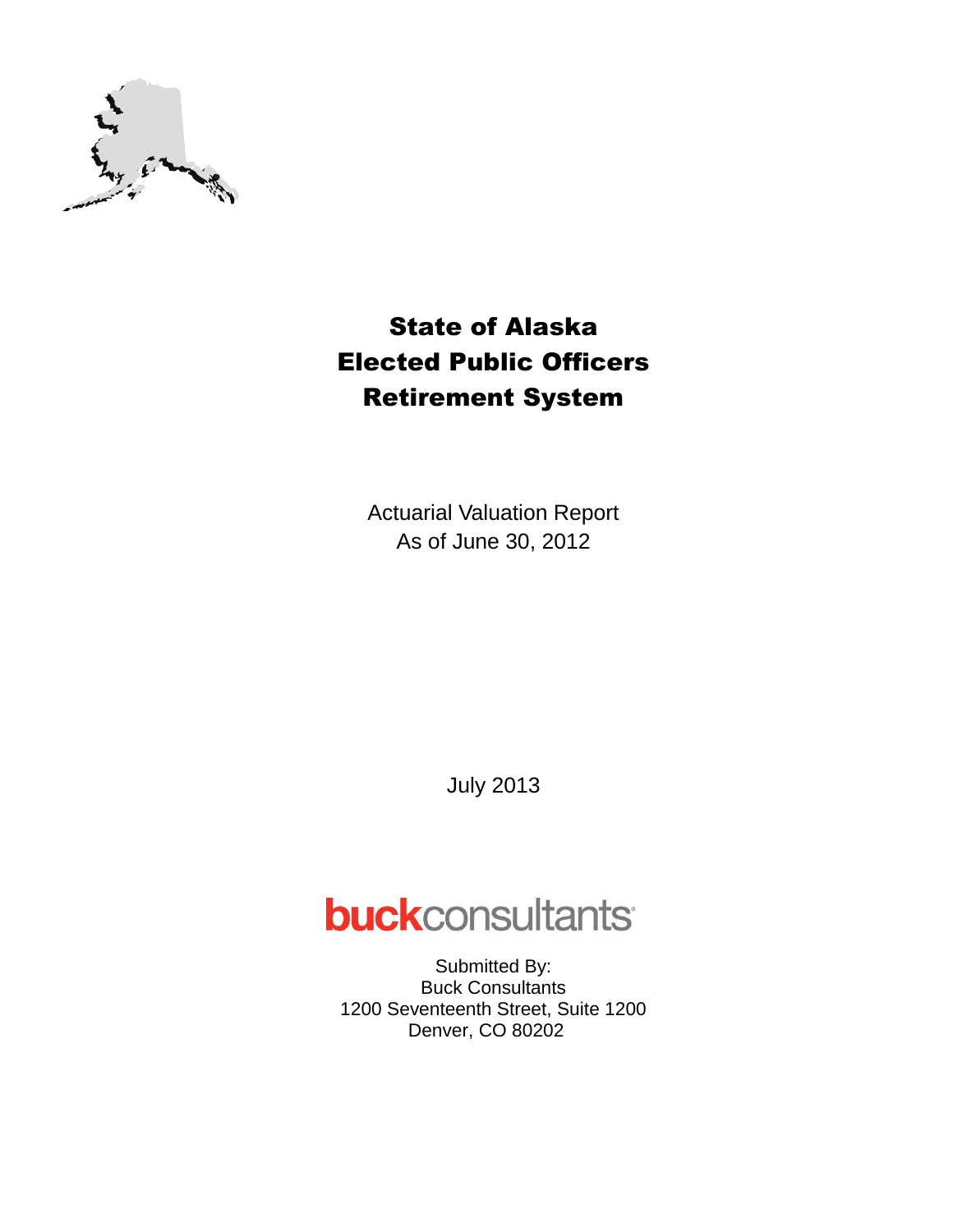## **Contents**

## **Letter of Actuarial Certification**

| Section 1: |                                                                          |  |  |  |  |
|------------|--------------------------------------------------------------------------|--|--|--|--|
| 1.1        | Summary of the Alaska Elected Public Officers                            |  |  |  |  |
| 1.2        |                                                                          |  |  |  |  |
| 1.3        |                                                                          |  |  |  |  |
| Section 2: |                                                                          |  |  |  |  |
| 2.1        |                                                                          |  |  |  |  |
| 2.2        |                                                                          |  |  |  |  |
| 2.3        |                                                                          |  |  |  |  |
| Section 3: |                                                                          |  |  |  |  |
| 3.1        |                                                                          |  |  |  |  |
| 3.2        |                                                                          |  |  |  |  |
| 3.3        | Actuarial Assumptions, Methods and Additional Information Under GASB  17 |  |  |  |  |



p:\admin\alaska\2013\alaskarpt0063012-epors\_final.doc

State of Alaska Elected Public Officers Retirement System As of June 30, 2010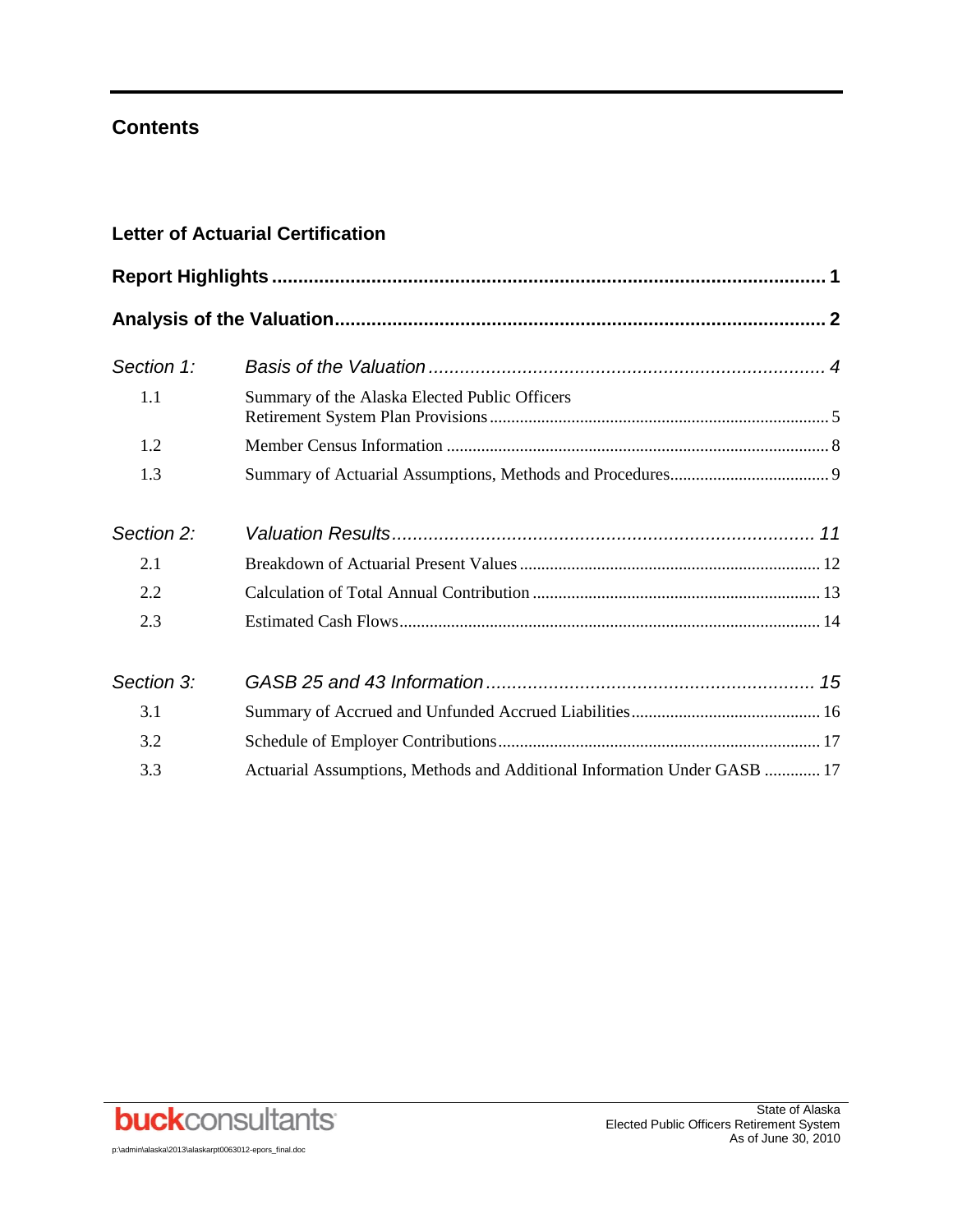# **buck**consultants

## A Xerox Company

July 15, 2013

State of Alaska Department of Administration Division of Retirement and Benefits P.O. Box 110203 Juneau, AK 99811-0203

To the Commissioner of Administration:

#### **Actuarial Certification**

The bi-annual actuarial valuation required for the State of Alaska Elected Public Officers Retirement System has been prepared as of June 30, 2012 by Buck Consultants. The purposes of the report include:

- (1) a presentation of the valuation results of the Plan as of June 30, 2012;
- (2) a review of experience under the Plan for the year ended June 30, 2012;
- (3) a determination of the appropriate contribution amount which will be applied for the fiscal year ending June 30, 2013; and
- (4) the provision of reporting and disclosure information for financial statements, governmental agencies, and other interested parties.

In preparing this valuation, we have employed generally accepted actuarial methods and assumptions, in conjunction with employee data provided to us by the Division of Retirement and Benefits. The employee data has not been audited, but it has been reviewed and found to be consistent, both internally and with prior years' data. Actuarial methods, medical cost trend, and assumed blended medical premiums were also reviewed.

The contribution requirements are determined as a level dollar amount to reflect the cost to amortize the unfunded liability over a fixed 25-year period. A summary of the actuarial assumptions and methods is presented in Section 1.3 of this report.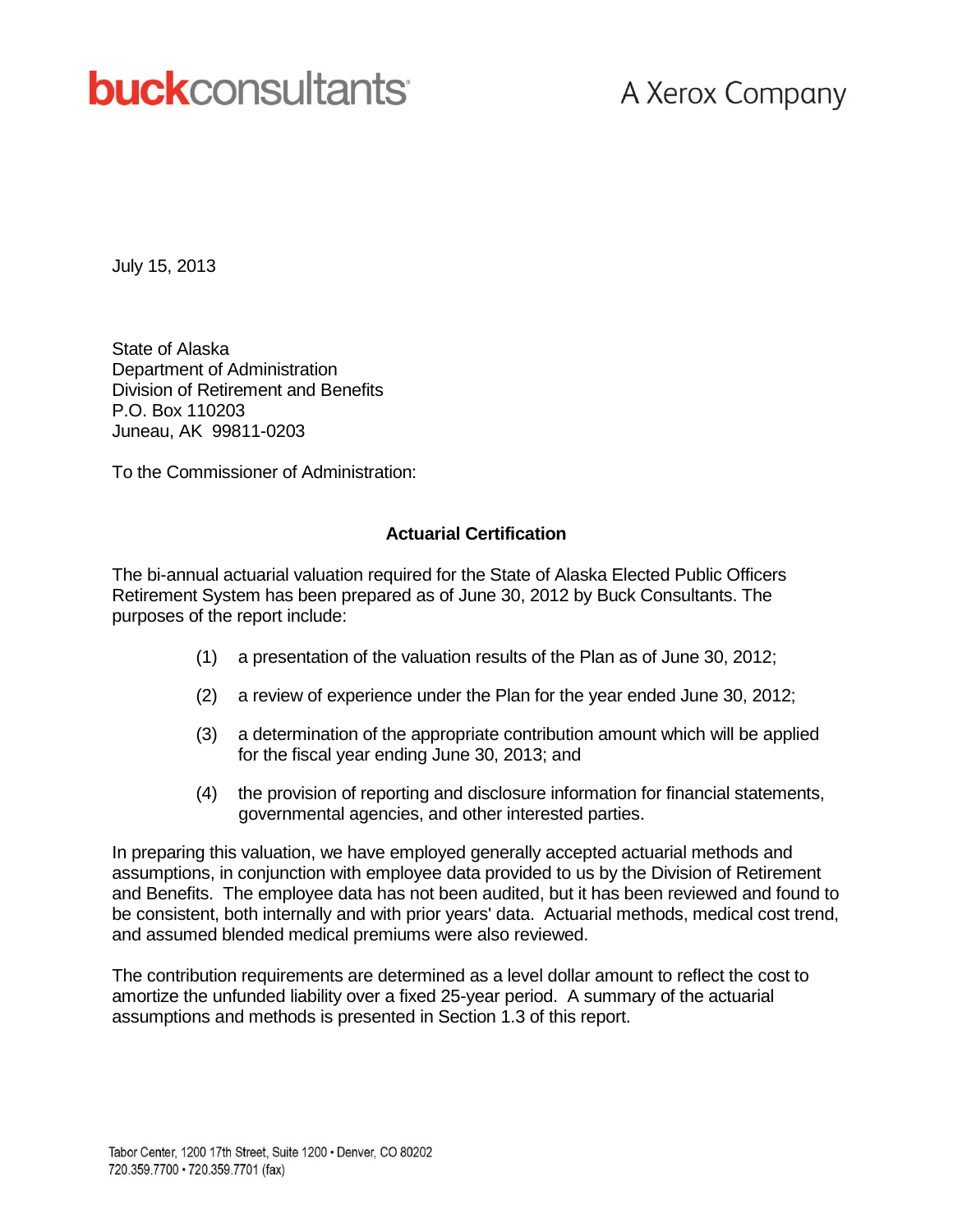Actuarial Certification July 15, 2013

Future contribution requirements may differ from those determined in the actuarial valuation because of:

- (1) differences between actual experience and anticipated experience based on the actuarial assumptions;
- (2) changes in actuarial assumptions or methods;
- (3) changes in statutory provisions; or
- (4) differences between the contribution rates determined by the actuarial valuation and those adopted by the Board.

The undersigned are members of the American Academy of Actuaries and the Society of Actuaries, and meet the Qualification Standards of the American Academy of Actuaries to render the actuarial opinions contained in this report. This report has been prepared in accordance with all Applicable Actuarial Standards of Practice. We are available to answer any questions on the material contained in this report, or to provide explanations or further details as may be appropriate.

We believe that the assumptions and methods used for funding purposes and for the disclosures presented in this report satisfy the parameter requirements set forth in the Government Accounting Standards Board (GASB) Statement Nos. 25 and 43.

We believe that this report conforms with the requirements of the Alaska statutes, and where applicable, other federal and accounting laws, regulations and rules, as well as generally accepted actuarial principles and practices.

Sincerely,

David H. Alaskinsky

David H. Slishinsky, ASA, EA, MAAA, FCA Principal, Consulting Actuary

The undersigned actuary is responsible for all assumptions related to the average annual per capita health claims cost and the health care cost trend rates, and hereby affirms her qualification to render opinions in such matters, in accordance with the qualification standards of the American Academy of Actuaries.

Relixed Bist

Melissa Bissett, FSA, MAAA Senior Consultant, Health & Productivity

**buck**consultants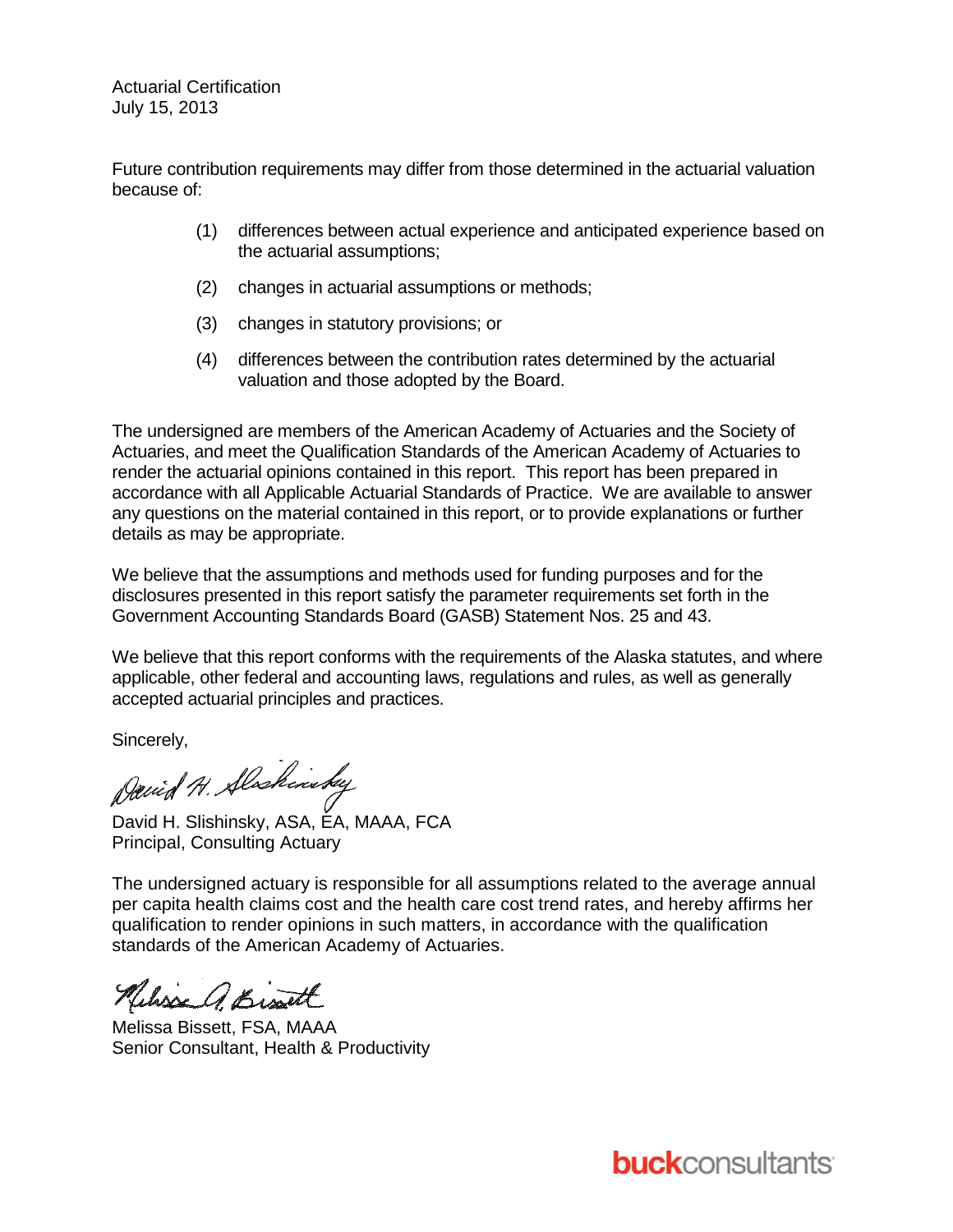## **Report Highlights**

This report has been prepared by Buck Consultants for the State of Alaska Elected Public Officers Retirement System to:

- (1) Present the results of a valuation of the State of Alaska Elected Public Officers Retirement System as of June 30, 2012;
- (2) Review experience under the plan since the last actuarial valuation;
- (3) Determine the contribution for the Elected Public Officers Retirement System;
- (4) Provide reporting and disclosure information for financial statements, governmental agencies, and other interested parties.

This report is divided into three sections. Section 1 describes the basis of the valuation. It summarizes the plan provisions, provides information relating to the plan members, and describes the funding methods and actuarial assumptions used in determining liabilities and costs.

Section 2 contains the results of the valuation. It includes the current annual costs and reporting and disclosure information.

Section 3 contains the information required by GASB 25 and 43.

The principal results are as follows:

| <b>Funding Status as of June 30</b> |                                               | 2010       | 2012 |            |  |
|-------------------------------------|-----------------------------------------------|------------|------|------------|--|
| (a)                                 | <b>Valuation Assets</b>                       |            |      |            |  |
| (b)                                 | <b>Actuarial Accrued Liability</b>            | 23,791,970 | -S   | 22.143.248 |  |
| (c)                                 | Accrued Benefit Funding Ratio, $(a) \div (b)$ | 0%         |      | 0%         |  |

| <b>Recommended Contribution</b> |                                                                               |   | 2010      | 2012 |           |  |
|---------------------------------|-------------------------------------------------------------------------------|---|-----------|------|-----------|--|
| (a)                             | Normal Cost                                                                   | S |           | \$   | $\theta$  |  |
| (b)                             | Past Service Cost                                                             |   | 1,646,051 |      | 1,531,983 |  |
| (c)                             | Total Annual Cost, $(a) + (b)$                                                | S | 1.646.051 | \$   | 1,531,983 |  |
| (d)                             | Expected Annual Benefit Payments and Claim<br>Costs                           | S | 1,821,663 | \$   | 1,791,744 |  |
| (e)                             | <b>Total Annual Recommended Contribution</b><br>[Greater of $(c)$ and $(d)$ ] | S | 1,821,663 | \$   | 1,791,744 |  |

**buck**consultants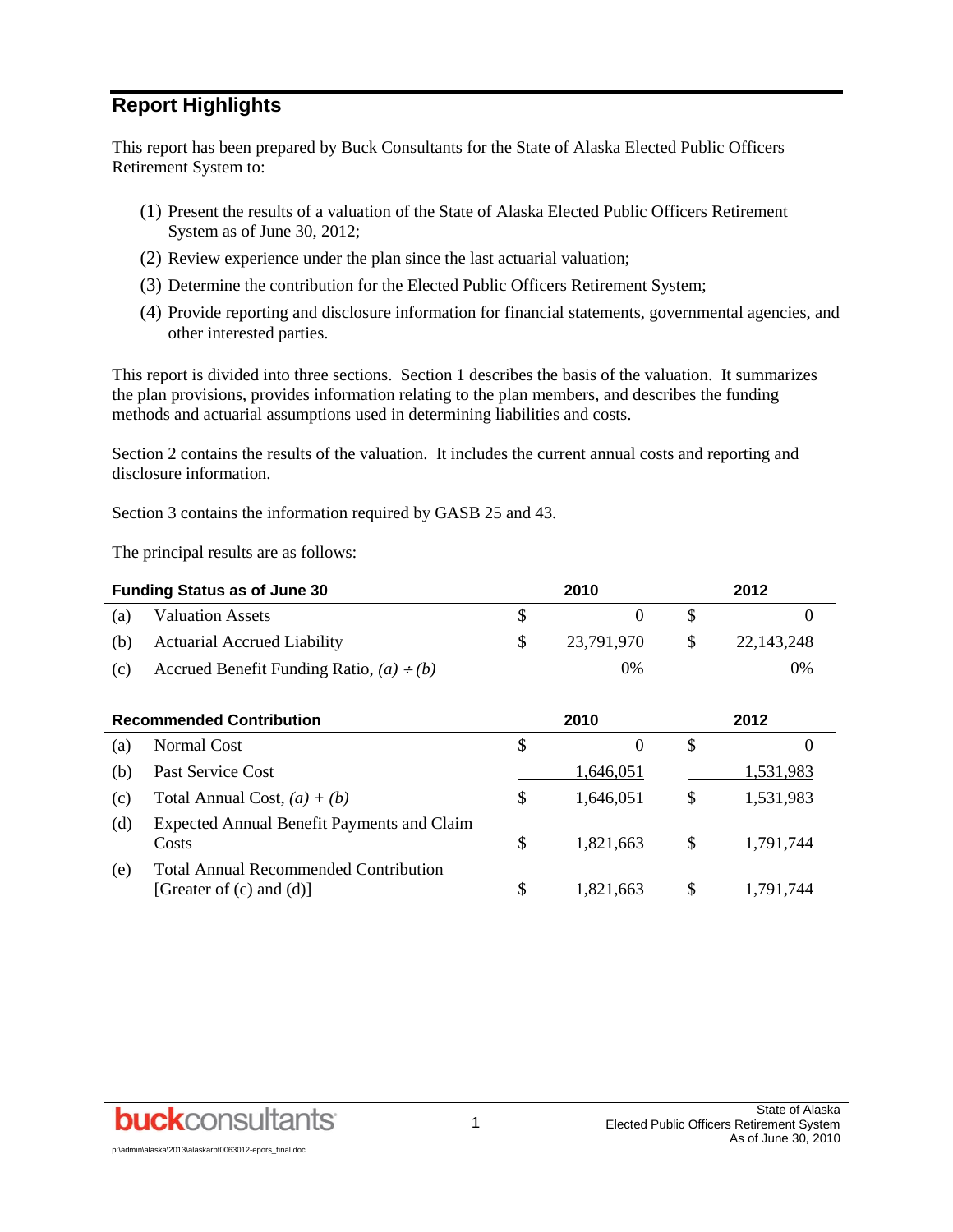## **Analysis of the Valuation**

#### *Actuarial Assumptions*

This actuarial valuation report is for the Elected Public Officers Retirement System (EPORS) of the State of Alaska. Plan benefits are not prefunded, but are paid when due. In order to discount the value of future benefit payments, we have assumed an interest rate of 4.75% per year. This is reflective of the expected long-term rate of return of general fund assets, the source of benefit funding. So long as the plan is operated on a "pay-as-you-go" basis and no assets are accumulated in the Plan, this will be a relatively unimportant assumption. However, the interest assumption is necessary in order to develop present values and other liability calculations which are desired by the Governmental Accounting Standards Board.

#### *Actuarial vs. Pay-As-You-Go-Funding*

Since inception in 1976, benefits under EPORS have been paid for on a pay-as-you-go basis. This means that just enough money has been appropriated each year to pay the benefits as they come due. Under this method, no fund is built up and therefore, no investment earnings offset the State's cost. In Section 2.3 of this report, we have projected the total benefit payments under EPORS for the next 35 years. Annual benefit payments are projected to decrease from their current levels, which are approximately \$1,800,000 per year.

This valuation uses the Entry Age Actuarial Cost Method to disclose costs and liabilities. The actuarial funding method amortizes all unfunded liabilities over 25 years in level dollar payments. There is also no normal cost component because there are no longer any active members in EPORS. Since all of the costs and liabilities of EPORS are associated with inactive members and because there are no assets in an EPORS fund, the costs associated with EPORS are past service costs only.

The results are only valid if actual experience tracks closely with the actuarial assumptions. We have used our "best estimate" in an attempt to predict long-term future rates of inflation, general fund investment performance and life expectancy for retired elected public officers. These estimates are subject to short-term volatility. Nevertheless, we believe that the assumptions, in the aggregate, are reasonable and that the results provide a starting place to determine costs under EPORS. If it is decided to prefund these benefits, the discount rate should be reviewed to be reflective of the expected rate of return given the fund's asset allocation.

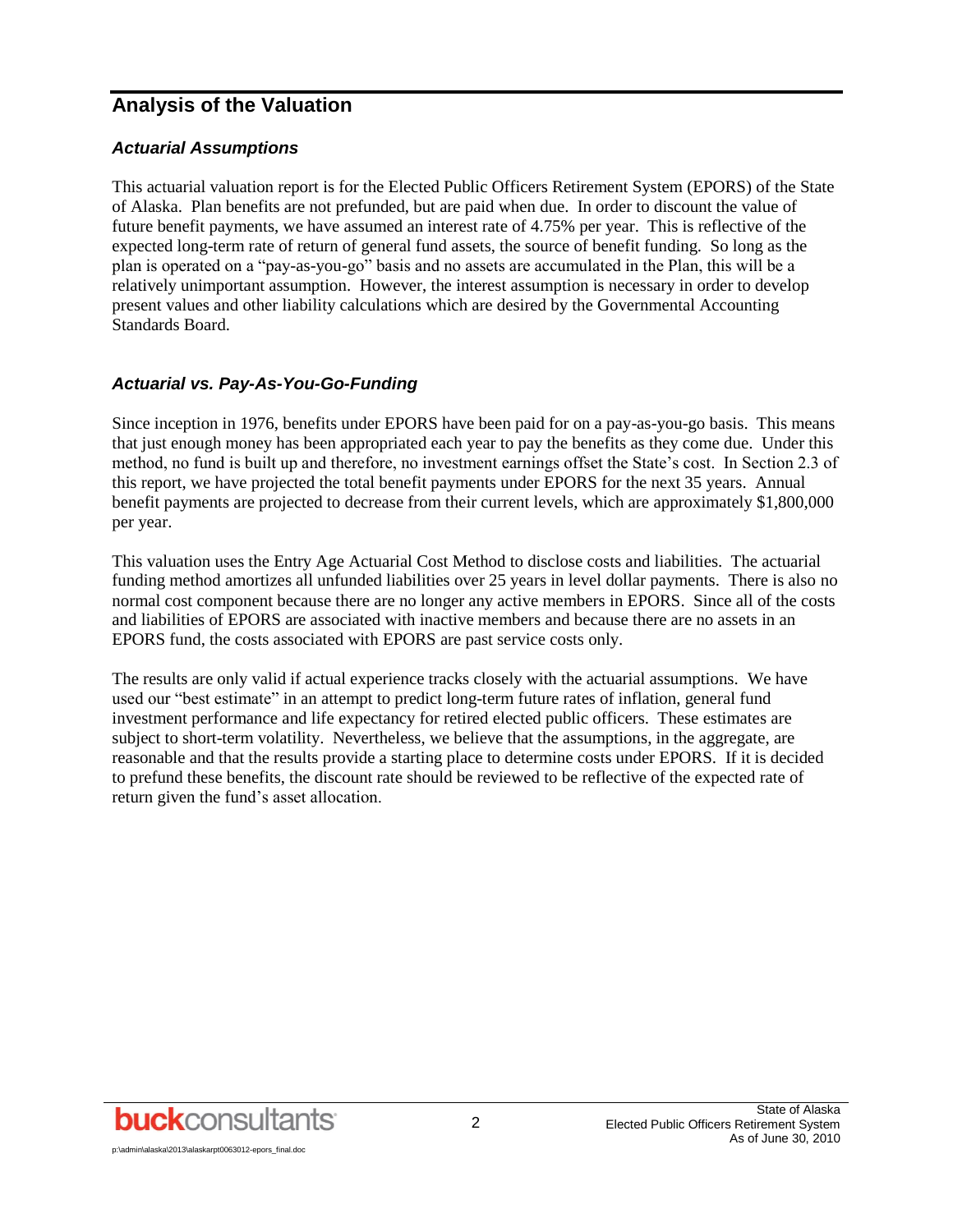## **Analysis of the Valuation**

#### *Changes Since Prior Valuation*

There were two changes in assumptions from the prior valuation in 2010. In the 2011 valuation, the assumption regarding Medicare Part B only participation for pre-65 retirees was updated and is now based upon the number of quarters worked since the date of hire or re-hire where applicable. In 2012, the change was regarding the future increases in healthcare cost trend rates. The updated healthcare cost trend assumption reflects differences in Medicare-eligible and non-Medicare-eligible medical costs, maintains a distinct pharmacy drug cost trend and utilizes the Society of Actuaries long-term cost trend model to estimate ultimate trend.

|                                                                                                                      | <b>Pension</b> | <b>Healthcare</b> | Total      |  |  |  |
|----------------------------------------------------------------------------------------------------------------------|----------------|-------------------|------------|--|--|--|
| Accrued Liability, June 30, 2010                                                                                     | 19,550,666     | \$                | 23,791,970 |  |  |  |
| (1)                                                                                                                  | \$             | 4,241,304         | \$         |  |  |  |
| Expected Accrued Liability as of June 30, 2012                                                                       | 18,297,122     | \$                | \$         |  |  |  |
| (2)                                                                                                                  | \$             | 3,618,826         | 21,915,948 |  |  |  |
| Change in actuarial trend assumptions<br>(a)                                                                         | 0              | 62,167            | 62,167     |  |  |  |
| Change in actual increases versus expected<br>(b)<br>increases in variable benefits and data<br>changes <sup>1</sup> | (714,010)      | 0                 | (714, 010) |  |  |  |
| Expected Accrued Liability as of June 30, 2012                                                                       | 17,583,112     | \$                | \$         |  |  |  |
| (3)                                                                                                                  | \$             | 3.680.993         | 21.264.105 |  |  |  |
| Actual Accrued Liability, June 30, 2012<br>(4)                                                                       | 18,220,782     | 3.922.466         | 22,143,248 |  |  |  |
| Liability Gain/(Loss), $(3)$ - $(4)$                                                                                 | \$             | \$                | \$         |  |  |  |
| (5)                                                                                                                  | (637,670)      | (241, 473)        | (879, 143) |  |  |  |

#### *Development of Actuarial Gain/(Loss)*

<sup>1</sup> There were several data changes in the benefit amounts for retirees. This caused a reduction in the benefits and *accrued liability.*



l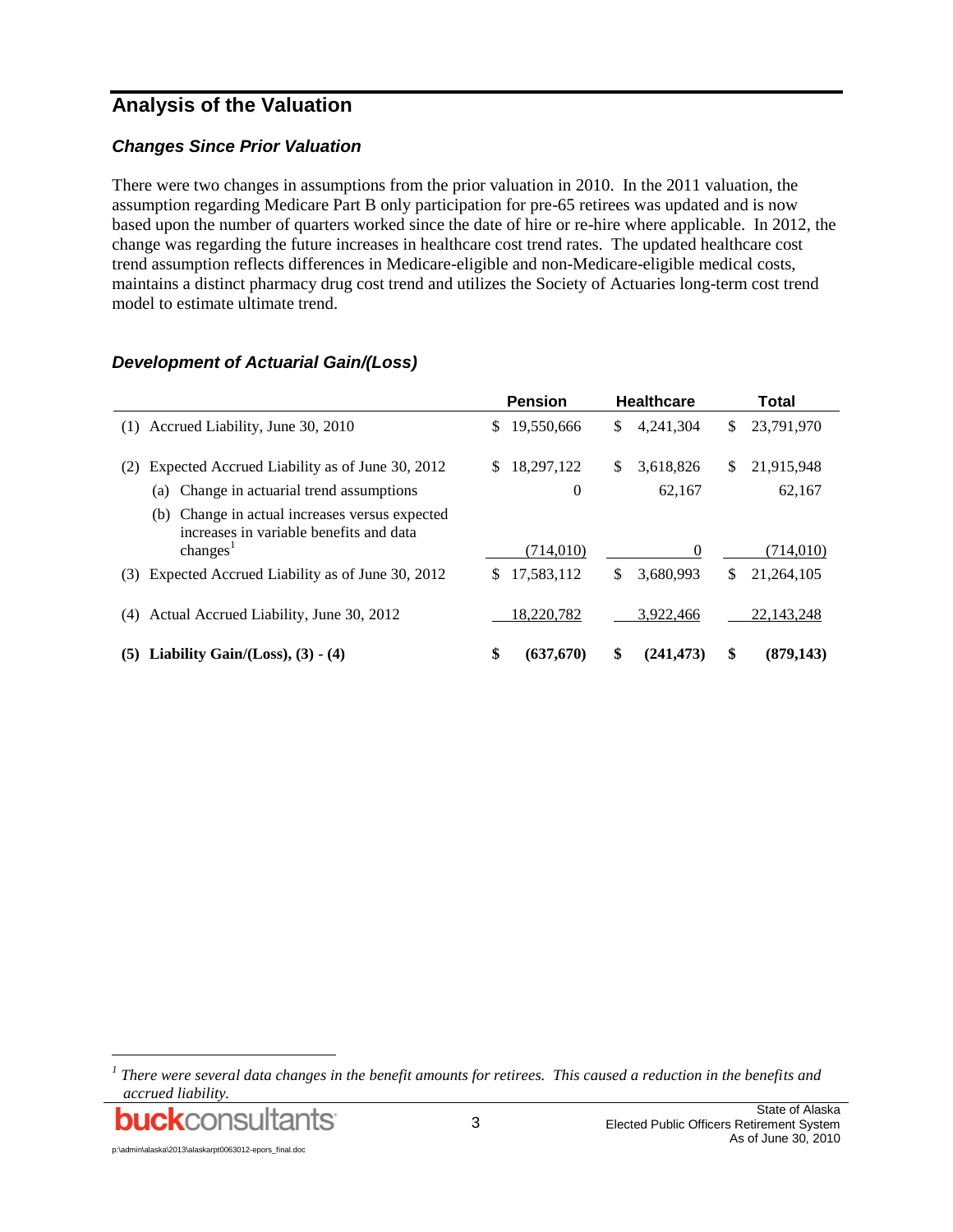### **Section 1 Basis of the Valuation**

In this section, the basis of the valuation is presented and described. This information – the provisions of the plan and the census of members – is the foundation of the valuation, since these are the present facts upon which benefit payments will depend.

A summary of plan provisions is provided in Section 1.1 and member census information is shown in Section 1.2.

The valuation is based upon the premise that the plan will continue in existence, so that future events must also be considered. These future events are assumed to occur in accordance with the actuarial assumptions and concern such events as the number of members who will die during the year.

The actuarial assumptions and the actuarial cost method, or funding method, are described in Section 1.3.

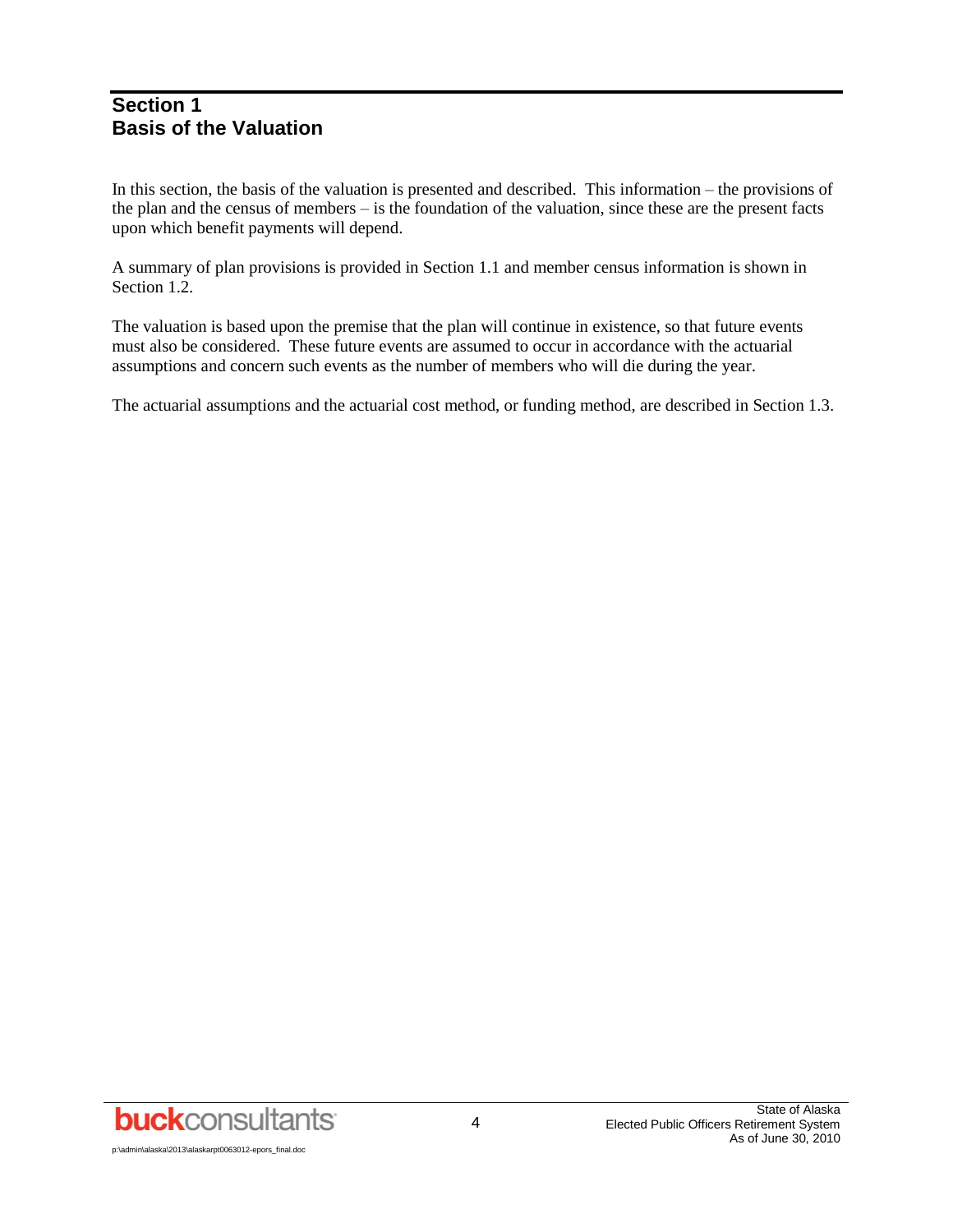## **Section 1.1 Summary of the Alaska Elected Public Officers Retirement System Plan Provisions**

#### **(1) Employees Included**

The governor, lieutenant governor, and members of the Alaska State Legislature, holding office between January 1, 1976 and October 14, 1976.

#### **(2) Employee Contributions**

- (a) Mandatory employee contribution: 7% of salary.
- (b) Interest Credited: 4.5% compounded semi-annually on June 30 and December 31.
- (c) Voluntary Refund at Termination: Return of contributions with interest.
- (d) Refund at Death: If no eligible survivors, return of contribution with interest to designated beneficiary or beneficiaries.

#### **(3) Normal Retirement Benefit**

- (a) Eligibility: Age 60 with 5 or more years of paid service.
- (b) Type: Life with automatic 50% joint and survivor benefit if married at least one year prior to date of death. If the accrued benefit formula percentage is less than 60% at the time of death, the survivor benefit may not be less than 30% of the current base salary of the judicial office.
- (c) Amount: Members may irrevocably choose between two types of benefit calculations at the time of retirement: variable Alaska Statute (AS) 39.37.050(a)(1) and fixed AS  $39.37.050(a)(2)$ . Under the variable method, benefits are calculated based on the active salary of the office from which the member retired. Benefits may raise or lower depending on the change in the active salary. The fixed method bases the calculation on the average monthly compensation as defined in AS 39.35.680. Benefits calculated under the fixed method do not change when the active salary changes. Benefit calculation is 5% for each year of elected public officer service plus 2% for any other PERS service performed to a maximum of 75% times either the salary of the office from which the member retired or the average monthly salary depending on which option is chosen.
- (d) Variable Benefit Increases/Decreases: Members who elect a variable benefit will have their benefit recalculated when the active salary of the position they retired from changes. If the salary lowers, retirement benefits will also be lowered.
- (e) Cost of Living Increases: Retired members who select the variable option are eligible for post retirement pension increases (Chapter 91, Section 1 SLA 2001) if they have been receiving benefits without an increase for at least 10 years. Benefits will be increased by 75% of the cost of living increase calculated from the date of the last benefit adjustment or the date when the member retired, whichever is later. The member may not receive another adjustment based on the salary and, if appropriate, allowances established under AS 24.10.110, authorized for the office from which the member retired until the resultant increase in benefits equals or exceeds the increase based on the post retirement pension adjustments. Increases in benefit payments under the post retirement pension adjustment are effective July 1 of each calendar year.

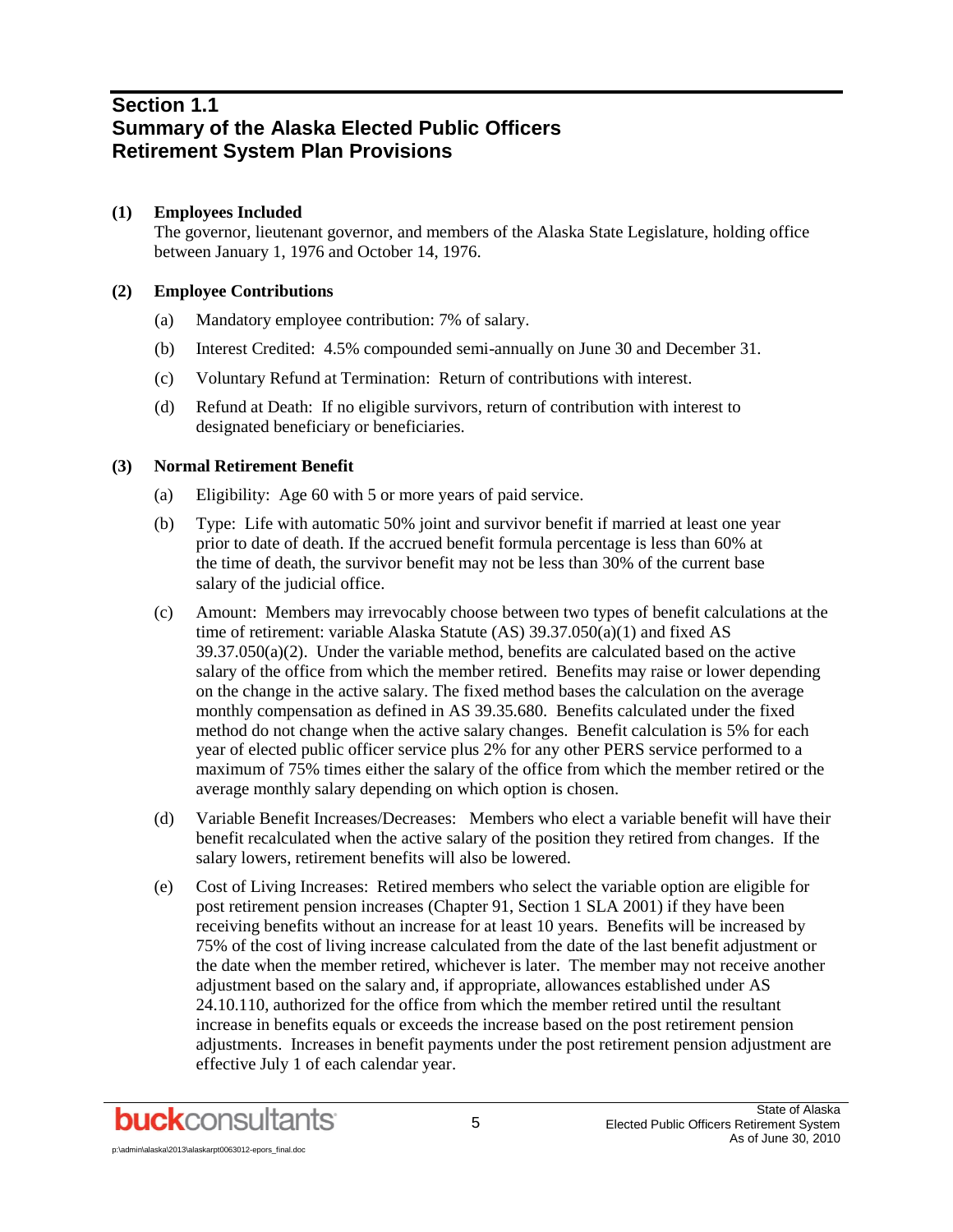## **Section 1.1 Summary of the Alaska Elected Public Officers Retirement System Plan Provisions** *(continued)*

#### **(4) Early Retirement Benefit**

- (a) Eligibility: At least age 55 with 5 or more years of paid service or any age with 20 or more years of paid service.
- (b) Type: Life benefit with automatic 50% joint and survivor benefit if married at least one year prior to date of death. If the accrued benefit formula percentage is less than 60% at the time of death, the survivor benefit may not be less than 30% of the current base salary of the judicial office.
- (c) Amount: Normal retirement benefit based on service to early retirement date reduced 0.5% per month for each month which precedes normal retirement date. Members may irrevocably choose between two types of benefit calculations at the time of retirement: variable AS  $39.37.050(a)(1)$  and fixed AS  $39.37.050(a)(2)$ . Under the variable method, benefits are calculated based on the active salary of the office from which the member retired. Benefits may raise or lower depending on the change in the active salary. The fixed method bases the calculation on the average monthly compensation as defined in AS 39.35.680. Benefits calculated under the fixed method do not change when the active salary changes. Benefit calculation is 5% for each year of elected public officer service plus 2% for any other PERS service times either the salary of the office from which the member retired or the average monthly salary depending on which option is chosen.
- (d) Variable Benefit Increases/Decreases: Members who elect a variable benefit will have their benefit recalculated when the active salary of the position they retired from changes. If the salary lowers, retirement benefits will also be lowered.
- (e) Cost of Living Increases: Retired members who select the variable option are eligible for post retirement pension increases (Chapter 91, Section 1 SLA 2001) if they have been receiving benefits without an increase for at least 10 years. Benefits will be increased by 75% of the cost of living increase calculated from the date of the last benefit adjustment or the date when the member retired, whichever is later. The member may not receive another adjustment based on the salary and, if appropriate, allowances established under AS 24.10.110, authorized for the office from which the member retired until the resultant increase in benefits equals or exceeds the increase based on the post retirement pension adjustments. Increases in benefit payments under the post retirement pension adjustment are effective July 1 of each calendar year.

#### **(5) Deferred Vested Benefit**

- (a) Eligibility: Vested with 5 or more years of paid service. Benefits may commence at Early or Normal retirement.
- (b) Type: Normal or Early retirement benefit.
- (c) Amount: Calculated in the same manner as a Normal or Early retirement benefit.
- (d) Variable Benefit Increases/Decreases: Same provisions as Normal or Early retirement.
- (e) Cost of Living Increases: Same provisions as Normal or Early retirement.

p:\admin\alaska\2013\alaskarpt0063012-epors\_final.doc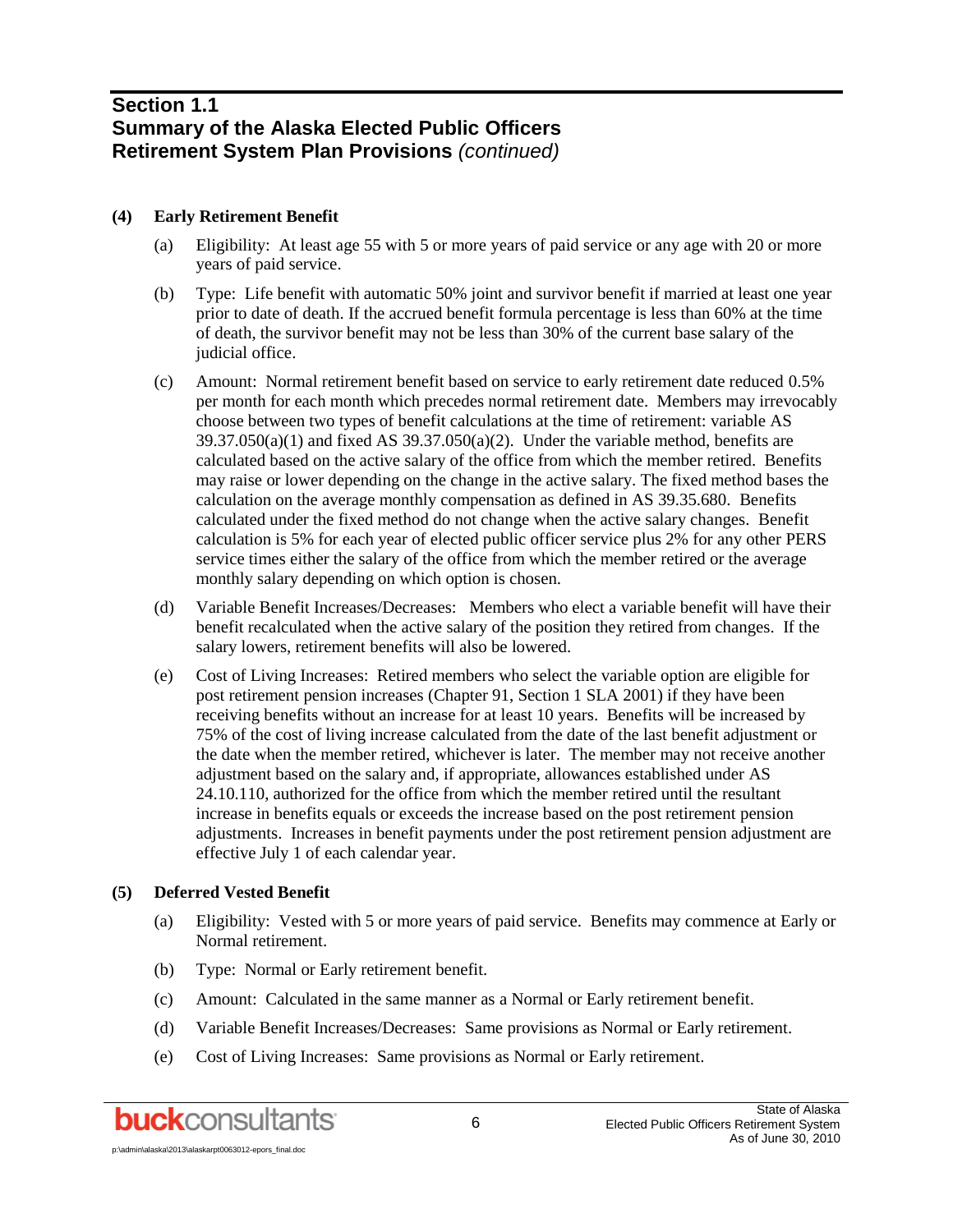## **Section 1.1 Summary of the Alaska Elected Public Officers Retirement System Plan Provisions** *(continued)*

#### **(6) Retirement for Incapacity Benefit**

- (a) Eligibility: Incapacitated from performing the duties of their position at any age with five or more years of paid service.
- (b) Type: Monthly benefit received until death.
- (c) Amount: Calculated in the same manner as a Normal retirement except benefits commence the first of the month following an approved recommendation of the review board.
- (d) Variable Benefit Increases/Decreases: Same provisions as Normal retirement.
- (e) Cost of Living Increases: Same provisions as Normal retirement.

#### **(7) Death Benefit Before Retirement**

Provided the deceased member accrued at least 2 years of credited service and had been married for at least 1 year the spouse is entitled to an automatic survivor benefit of 50% of the accrued benefit at the time of death. If the accrued benefit formula percentage is less than 60% at the time of death, the survivor benefit may not be less than 30% of the current base salary of the judicial office. If there is no surviving spouse but there are dependent children at the time of death, 50% of the above benefit may be divided in equal shares to the dependent children for the duration of their dependency. If there is no spouse or dependent children, the contribution account balance, plus interest, will be paid to the designated beneficiary or beneficiaries.

#### (**8) Medical Benefits**

Each retiree is provided with medical and prescription drug benefits with no premium payment required. These benefits are available for the lifetime of the retiree and for the lifetime of the spouse if a survivor benefit is payable. Benefits are also available to eligible dependents for the duration of their dependency.

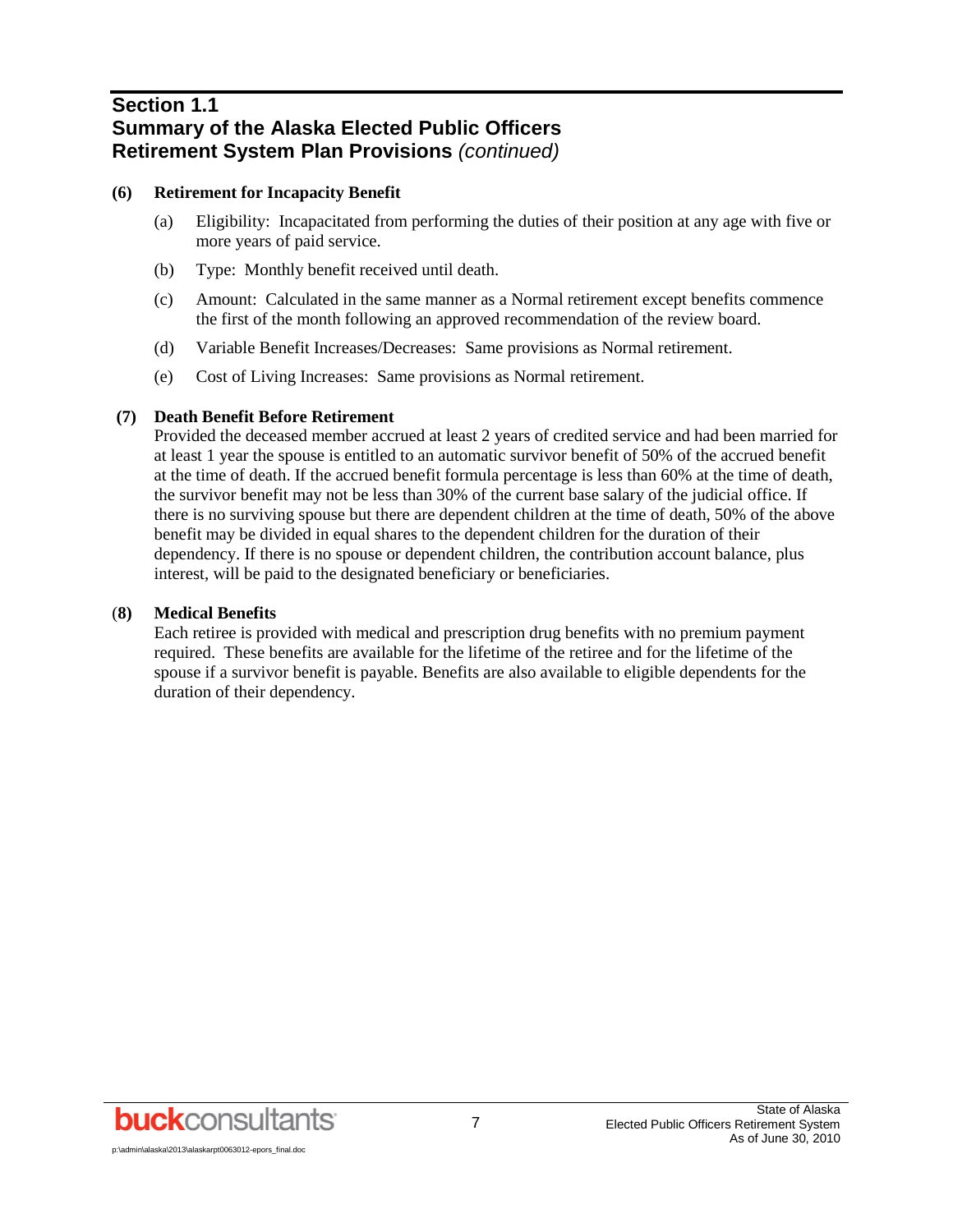## **Section 1.2 Member Census Information**

|     |                                   | As of<br>June 30, 2010 | As of<br>June 30, 2012 |
|-----|-----------------------------------|------------------------|------------------------|
|     | <b>Active Members</b>             |                        |                        |
| (1) | Number                            | $\boldsymbol{0}$       | $\boldsymbol{0}$       |
| (2) | Average Age                       | 0.00                   | 0.00                   |
| (3) | Average Service Years             | 0.00                   | $0.00\,$               |
| (4) | Average Annual Pay                | \$0                    | \$0                    |
|     | <b>Vested Terminated Members</b>  |                        |                        |
| (1) | Number                            | $\boldsymbol{0}$       | $\boldsymbol{0}$       |
| (2) | Average Age                       | 0.00                   | 0.00                   |
| (3) | Average Service                   | 0.00                   | 0.00                   |
|     | <b>Retirees and Beneficiaries</b> |                        |                        |
| (1) | Number                            | 39                     | 38                     |
| (2) | Average Age                       | 74.75                  | 76.13                  |
| (3) | <b>Average Monthly Benefits</b>   | \$3,298                | \$3,336                |

**buck**consultants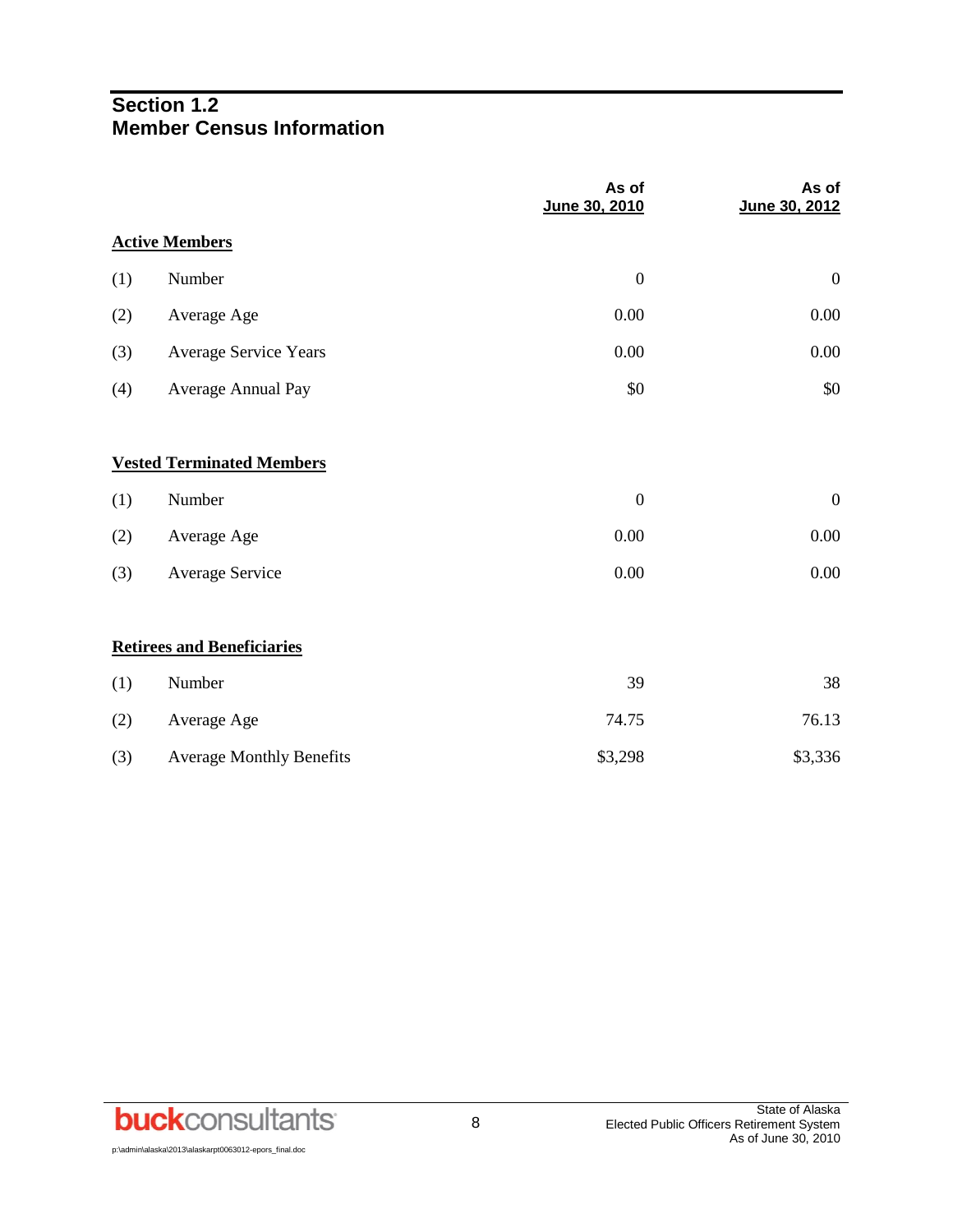## **Section 1.3 Summary of Actuarial Assumptions, Methods and Procedures**

#### *Valuation of Liabilities*

#### **A. Actuarial Method**

Entry Age Actuarial Cost Projected pension and postemployment healthcare benefits were determined using the Entry Age Actuarial Cost Method. The actuarial accrued liability for retired members and their beneficiaries currently receiving benefits was determined as the actuarial present value of the benefits expected to be paid. No future normal costs are payable for these members.

> The unfunded accrued benefit liability, including accumulated actuarial gains and losses, is amortized over 25 years on a level dollar basis. The annual required contribution will not be less than the expected benefit payments and claim costs for the upcoming year.

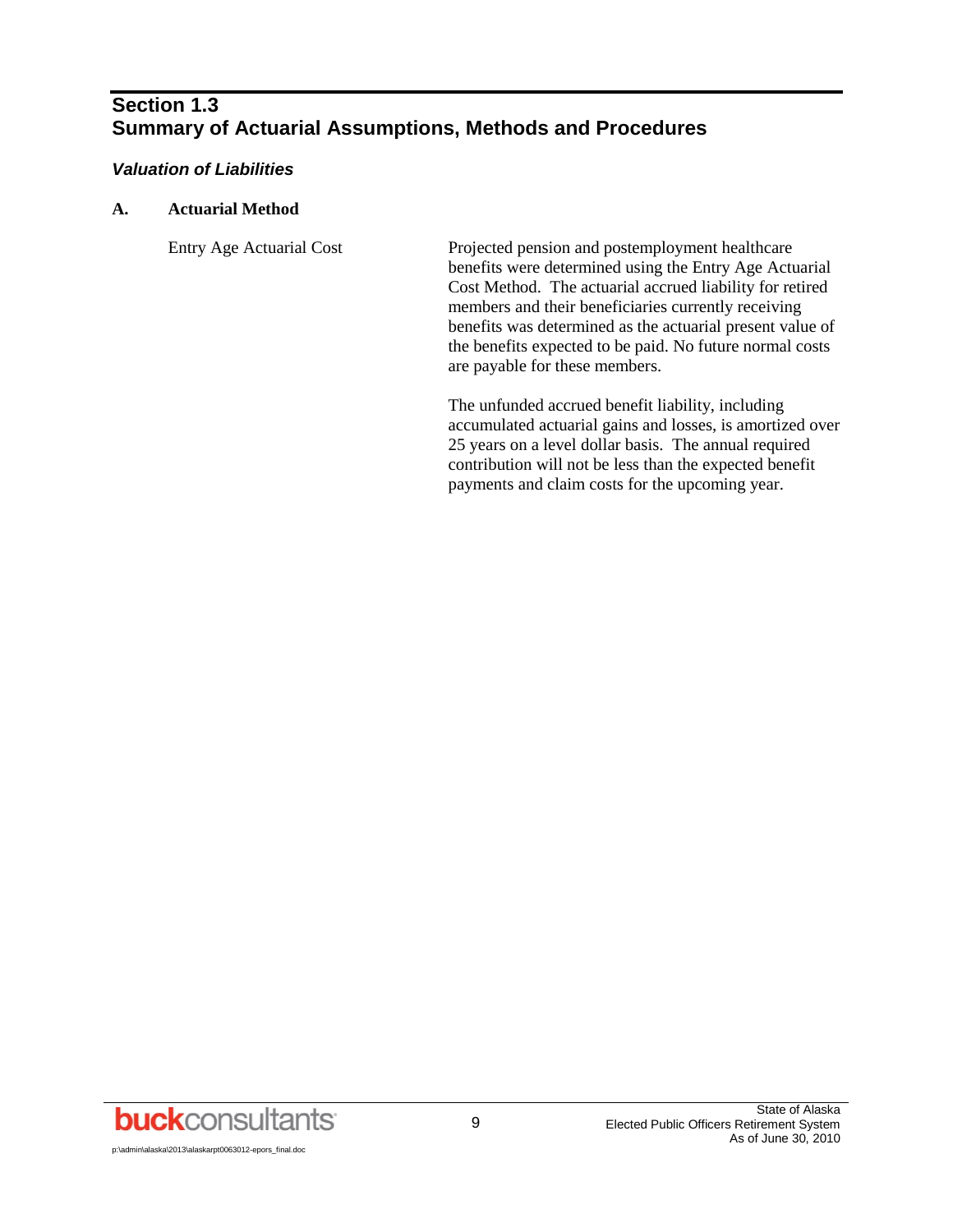## **Section 1.3 Summary of Actuarial Assumptions, Methods and Procedures** *(continued)*

#### **B. Actuarial Assumptions**

|    | 1. Investment Return /<br>Discount Rate | 4.75% per year, compounded annually, net of investment<br>expenses.                                                                                                                                         |
|----|-----------------------------------------|-------------------------------------------------------------------------------------------------------------------------------------------------------------------------------------------------------------|
| 2. | <b>Inflation Rate</b>                   | 3.12% per year.                                                                                                                                                                                             |
| 3. | <b>Salary Scale</b>                     | None.                                                                                                                                                                                                       |
| 4. | Mortality                               |                                                                                                                                                                                                             |
|    | a. Post-retirement                      | 1994 Group Annuity Mortality Table, 1994 Base Year<br>without margin projected to 2013 using Projection Scale<br>AA for males and 1-year set-forward for females.                                           |
|    | b. Pre-retirement                       | None.                                                                                                                                                                                                       |
| 5. | Turnover                                | None.                                                                                                                                                                                                       |
| 6. | Retirement                              | None.                                                                                                                                                                                                       |
| 7. | Disability                              | None.                                                                                                                                                                                                       |
| 8. | Dependent Children                      | None.                                                                                                                                                                                                       |
| 9. | <b>Spouse Assumptions</b>               | Members are assumed to be married at retirement.<br>Husbands are assumed to be 3 years older than their<br>wives.                                                                                           |
|    | 10. Health Benefits                     | The assumptions used to determine the cost of medical<br>benefits are exactly the same as those shown in Section<br>$6.2(C)$ and $6.3$ of the 2012 valuation report for the<br>Teachers' Retirement System. |
|    | 11. Variable Benefit Increases          | 3.62% per year, compounded annually.                                                                                                                                                                        |

The discount rate, inflation rate, variable benefit increases, and mortality assumptions were changed effective June 30, 2010 to more accurately reflect expected experience based on a recent review of experience for the State of Alaska's retirement systems.

| <b>Valuation Asset Method</b> | Actuarial Value of Assets equals Market Value of |
|-------------------------------|--------------------------------------------------|
|                               | Assets.                                          |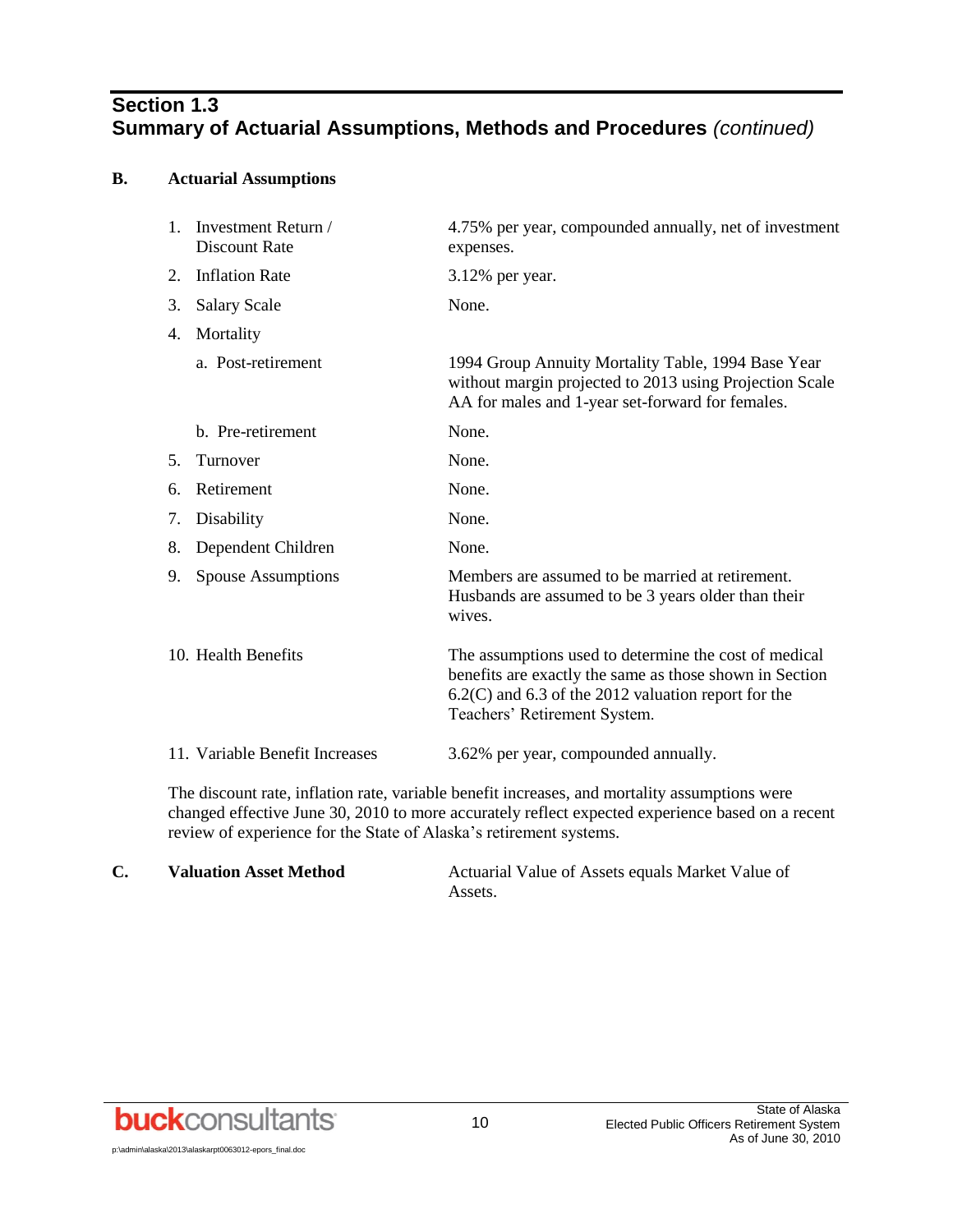## **Section 2 Valuation Results**

Section 2 sets forth the results of the actuarial valuation.

- Section 2.1 Breakdown of Actuarial Present Values as of June 30, 2012.
- Section 2.2 Calculation of Total Annual Contribution for Fiscal Year Ending June 30, 2013.
- Section 2.3 Estimated Cash Flows.

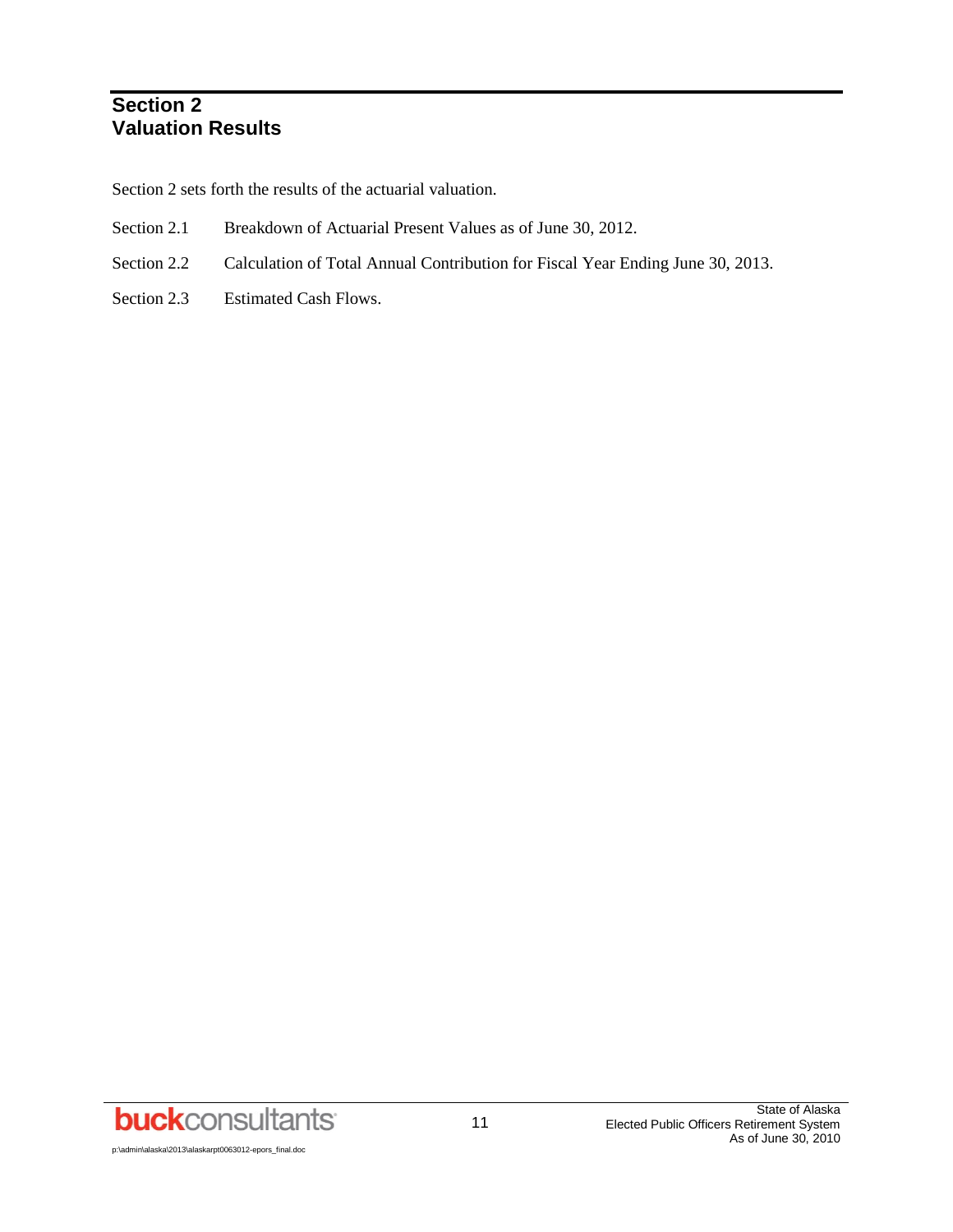## **Section 2.1 Breakdown of Actuarial Present Values as of June 30, 2012**

|                               | <b>Normal Cost</b>     | <b>Actuarial Accrued</b><br><b>Liability</b> |
|-------------------------------|------------------------|----------------------------------------------|
| <b>Active Participants</b>    |                        |                                              |
| <b>Retirement Benefits</b>    | \$<br>$\boldsymbol{0}$ | \$<br>$\boldsymbol{0}$                       |
| <b>Health Benefits</b>        | $\boldsymbol{0}$       | $\boldsymbol{0}$                             |
| Subtotal                      | \$<br>$\boldsymbol{0}$ | \$<br>$\overline{0}$                         |
| <b>Retirees and Survivors</b> |                        |                                              |
| <b>Retirement Benefits</b>    |                        | \$<br>18,220,782                             |
| <b>Health Benefits</b>        |                        | 3,922,466                                    |
| Subtotal                      |                        | \$<br>22,143,248                             |
| <b>Vested Terminations</b>    |                        |                                              |
| <b>Retirement Benefits</b>    |                        | \$<br>$\boldsymbol{0}$                       |
| <b>Health Benefits</b>        |                        | $\boldsymbol{0}$                             |
| Subtotal                      |                        | \$<br>$\overline{0}$                         |
| <b>Total</b>                  |                        | \$<br>22, 143, 248                           |

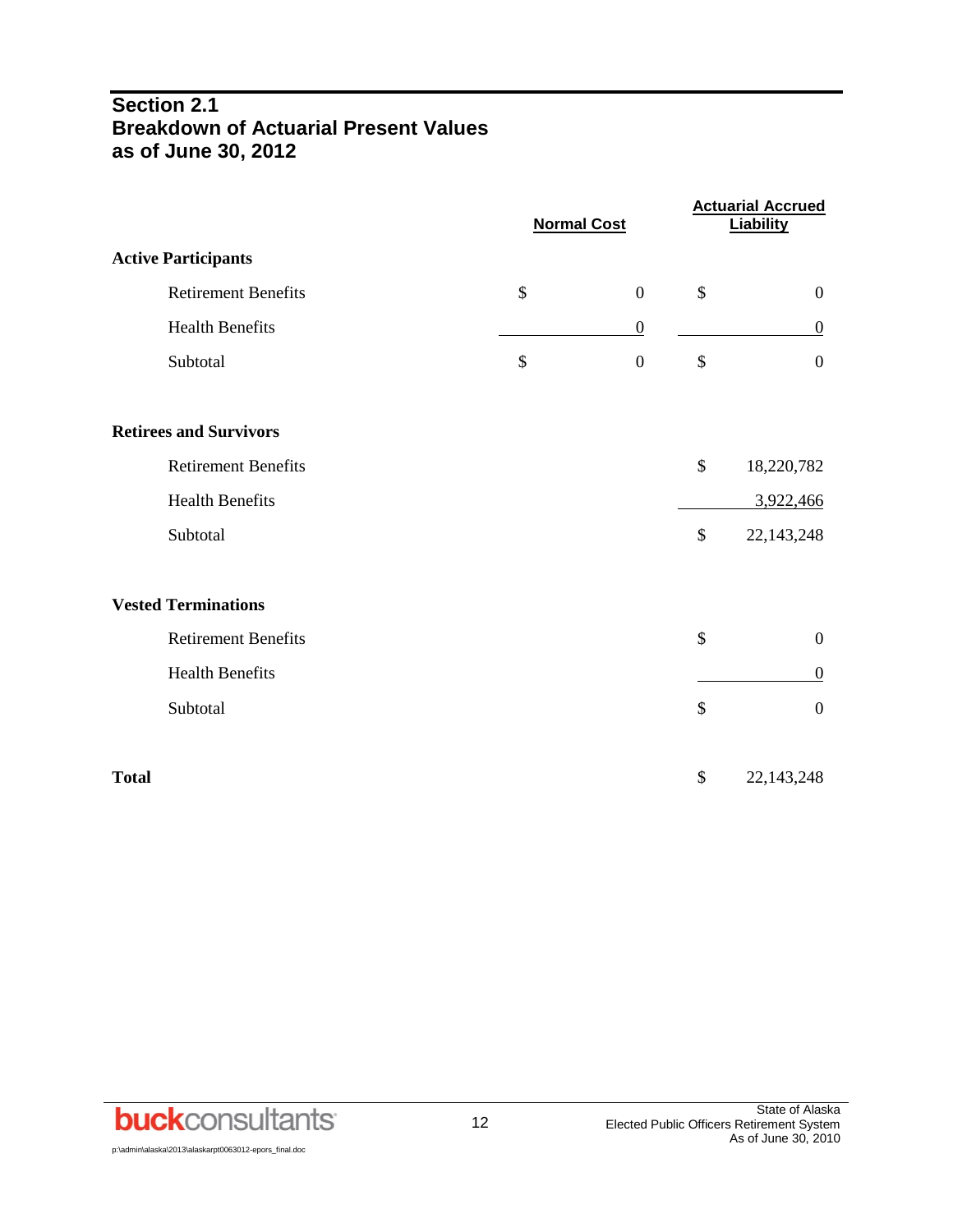## **Section 2.2 Calculation of Total Annual Contribution for Fiscal Year Ending June 30, 2013**

| (1)  | <b>Total Normal Cost</b>                                                  | \$<br>$\boldsymbol{0}$ |
|------|---------------------------------------------------------------------------|------------------------|
| (2)  | <b>Total Salaries</b>                                                     | \$<br>$\boldsymbol{0}$ |
| (3)  | <b>Expected Employee Contribution</b>                                     | \$<br>$\boldsymbol{0}$ |
| (4)  | <b>Employer Normal Cost</b><br>$[(1) - (3)]$                              | \$<br>$\overline{0}$   |
| (5)  | <b>Actuarial Accrued Liability</b>                                        | \$<br>22,143,248       |
| (6)  | Assets                                                                    | $\overline{0}$         |
| (7)  | <b>Total Unfunded Actuarial Accrued Liability</b><br>$[(5)-(6)]$          | \$<br>22, 143, 248     |
| (8)  | Amortization Factor (25 years at 4.75%)                                   | 15.140538              |
| (9)  | Past Service Payment<br>[(7)/(8)]                                         | \$<br>1,462,514        |
| (10) | Annual Actuarial Contribution at Beginning of Year<br>$[(4) + (9)]$       | \$<br>1,462,514        |
| (11) | Interest at 4.75%                                                         | 69,469                 |
| (12) | Annual Actuarial Contribution at End of Year<br>$[(10) + (11)]$           | \$<br>1,531,983        |
| (13) | Expected Benefit Payments and Claim Costs for the Upcoming Year           | \$<br>1,791,744        |
| (14) | <b>Annual Recommended Contribution</b><br>[Greater of $(12)$ and $(13)$ ] | \$<br>1,791,744        |
|      |                                                                           |                        |

**buck**consultants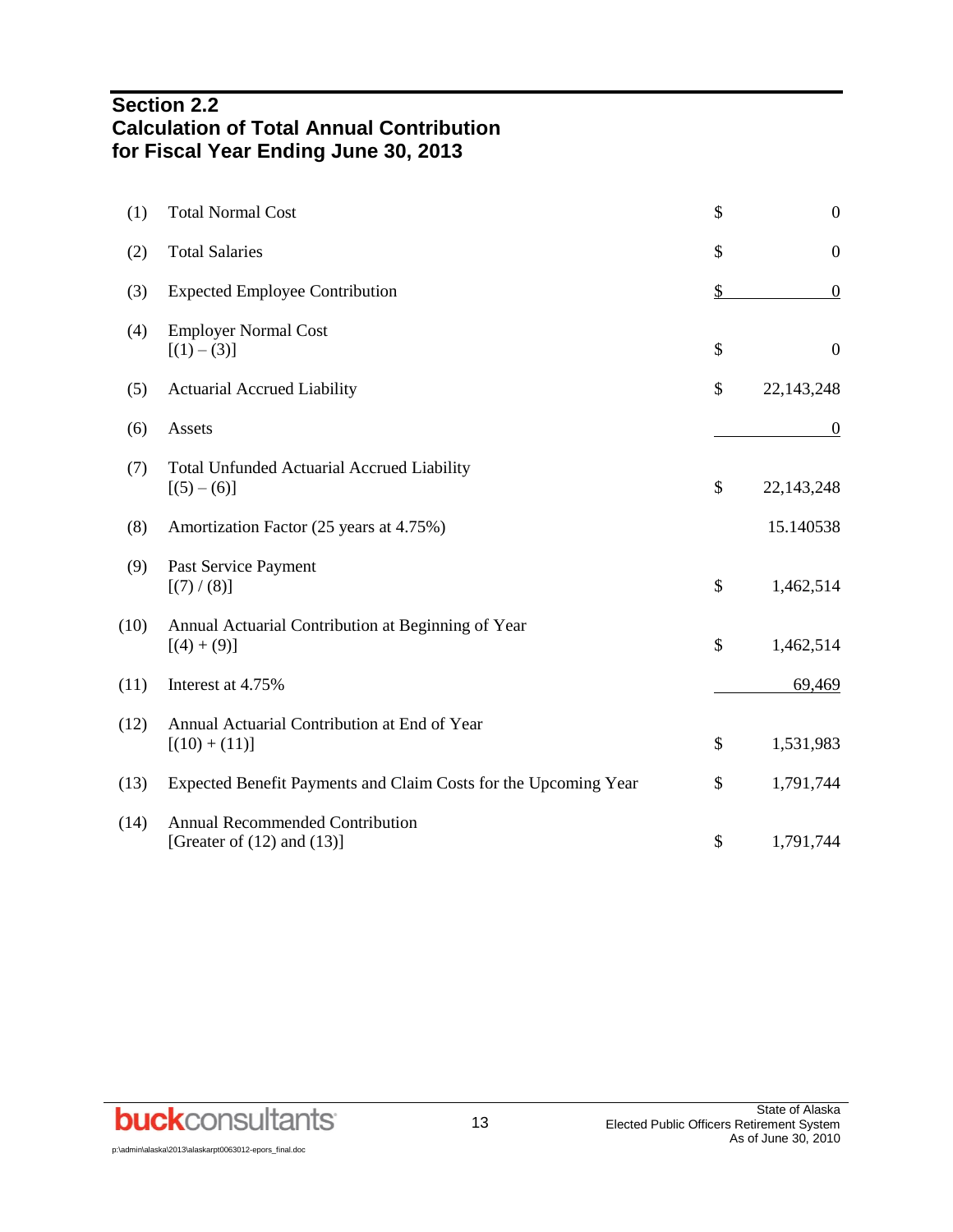## **Section 2.3 Estimated Cash Flows**

| <b>Year Starting</b><br>July 1 | <b>Annual</b><br><b>Contributions</b> | <b>Estimated Annual</b><br><b>Payments</b> |
|--------------------------------|---------------------------------------|--------------------------------------------|
| 2012                           | \$<br>$\boldsymbol{0}$                | \$<br>1,791,744                            |
| 2013                           | $\boldsymbol{0}$                      | 1,792,961                                  |
| 2014                           | $\boldsymbol{0}$                      | 1,767,321                                  |
| 2015                           | $\boldsymbol{0}$                      | 1,731,413                                  |
| 2016                           | $\boldsymbol{0}$                      | 1,708,884                                  |
| 2017                           | $\boldsymbol{0}$                      | 1,680,283                                  |
| 2018                           | $\boldsymbol{0}$                      | 1,632,997                                  |
| 2019                           | $\boldsymbol{0}$                      | 1,593,735                                  |
| 2020                           | $\boldsymbol{0}$                      | 1,551,574                                  |
| 2021                           | $\boldsymbol{0}$                      | 1,491,197                                  |
| 2022                           | $\boldsymbol{0}$                      | 1,444,350                                  |
| 2023                           | $\boldsymbol{0}$                      | 1,396,753                                  |
| 2024                           | $\boldsymbol{0}$                      | 1,348,148                                  |
| 2025                           | $\boldsymbol{0}$                      | 1,298,735                                  |
| 2026                           | $\boldsymbol{0}$                      | 1,248,367                                  |
| 2027                           | $\boldsymbol{0}$                      | 1,196,673                                  |
| 2028                           | $\boldsymbol{0}$                      | 1,143,327                                  |
| 2029                           | $\boldsymbol{0}$                      | 1,087,966                                  |
| 2030                           | $\boldsymbol{0}$                      | 1,030,530                                  |
| 2031                           | $\boldsymbol{0}$                      | 970,676                                    |
| 2032                           | $\boldsymbol{0}$                      | 908,426                                    |
| 2033                           | $\boldsymbol{0}$                      | 844,288                                    |
| 2034                           | $\boldsymbol{0}$                      | 778,715                                    |
| 2035                           | $\boldsymbol{0}$                      | 712,297                                    |
| 2036                           | $\boldsymbol{0}$                      | 646,237                                    |
| 2037                           | $\boldsymbol{0}$                      | 581,309                                    |
| 2038                           | $\boldsymbol{0}$                      | 518,183                                    |
| 2039                           | $\boldsymbol{0}$                      | 457,849                                    |
| 2040                           | $\boldsymbol{0}$                      | 400,958                                    |
| 2041                           | $\boldsymbol{0}$                      | 347,949                                    |
| 2042                           | $\boldsymbol{0}$                      | 299,181                                    |
| 2043                           | $\boldsymbol{0}$                      | 254,906                                    |
| 2044                           | $\boldsymbol{0}$                      | 215,275                                    |
| 2045                           | $\boldsymbol{0}$                      | 179,970                                    |
| 2046                           | $\boldsymbol{0}$                      | 148,825                                    |
| 2047                           | $\boldsymbol{0}$                      | 121,795                                    |

p:\admin\alaska\2013\alaskarpt0063012-epors\_final.doc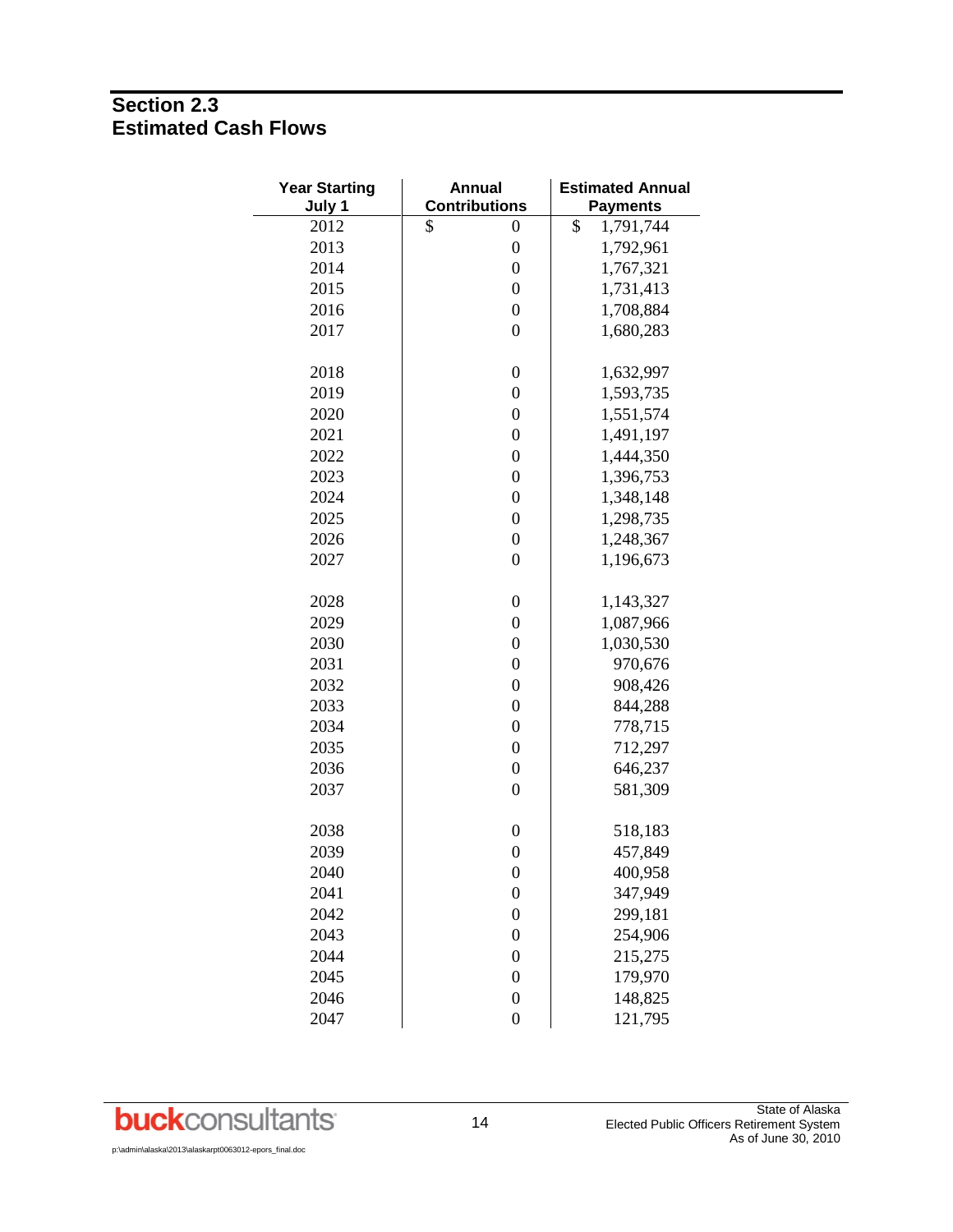## **Section 3 GASB 25 and 43 Information**

Section 3 sets forth the information required by GASB 25 and 43.

- Section 3.1 Summary of Accrued and Unfunded Actuarial Accrued Liabilities.
- Section 3.2 Schedule of Employer Contributions.
- Section 3.3 Actuarial Assumptions, Methods and Additional Information under GASB.

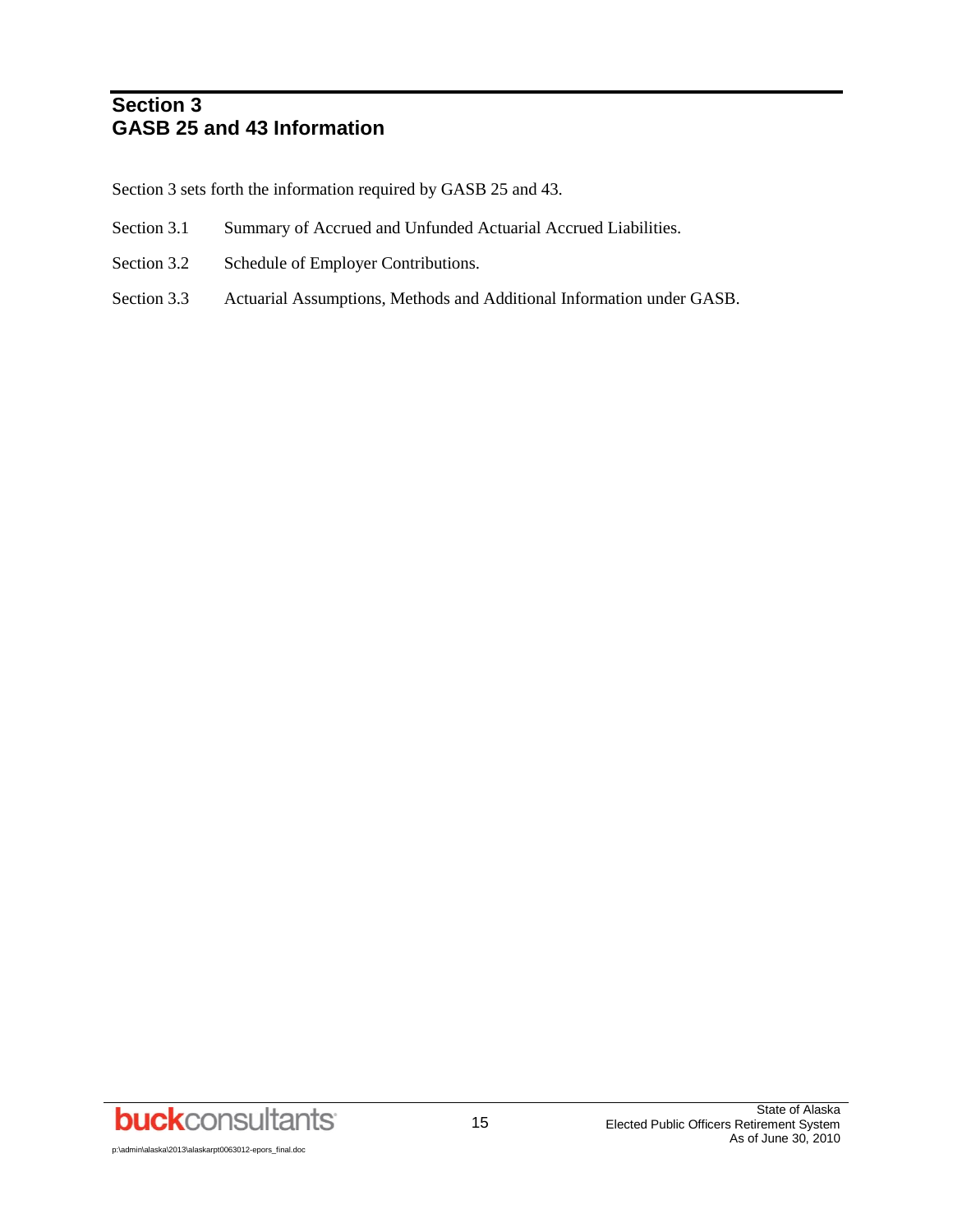## **Section 3.1 Summary of Accrued and Unfunded Accrued Liabilities**

| Valuation<br>Date       | Aggregate<br>Accrued<br>Liabilitv | Valuation<br>Assets | Assets as a<br>Percent of<br>Accrued<br>Liabilitv | <b>Unfunded</b><br><b>Accrued</b><br>Liabilities<br>(UAL) | Annual<br><b>Active</b><br>Member<br><b>Pavroll</b> | UAL as a<br>Percent of<br><b>Annual Active</b><br><b>Member Payroll</b> |
|-------------------------|-----------------------------------|---------------------|---------------------------------------------------|-----------------------------------------------------------|-----------------------------------------------------|-------------------------------------------------------------------------|
| June 30, $2005^{\circ}$ | 20.028.323                        |                     | 0%                                                | \$20,028,323                                              | 160,181                                             | 12,503.57%                                                              |

The exhibit below shows the pension disclosure under GASB No. 25.

| Valuation<br><b>Date</b> | Aggregate<br>Accrued<br>Liability | Valuation<br><b>Assets</b> | Assets as a<br>Percent of<br><b>Accrued</b><br>Liability |     | <b>Unfunded</b><br>Accrued<br>Liabilities<br>(UAL) | Annual<br><b>Active</b><br><b>Member</b><br><b>Pavroll</b> | UAL as a<br>Percent of<br><b>Annual Active</b><br><b>Member Payroll</b> |
|--------------------------|-----------------------------------|----------------------------|----------------------------------------------------------|-----|----------------------------------------------------|------------------------------------------------------------|-------------------------------------------------------------------------|
| June 30, 2006            | \$16,264,560                      | \$<br>0                    | 0%                                                       |     | \$16,264,560                                       | \$<br>93.576                                               | 17,381.12%                                                              |
| June 30, 2008            | \$22,194,484                      | \$<br>0                    | 0%                                                       |     | \$22,194,484                                       | \$                                                         | N/A                                                                     |
| June 30, 2010            | \$19,550,666                      | \$<br>0                    | 0%                                                       | S.  | 19,550,666                                         | \$                                                         | N/A                                                                     |
| June 30, 2012            | 18,220,782                        | \$<br>0                    | 0%                                                       | \$. | 18,220,782                                         | \$                                                         | N/A                                                                     |

The exhibit below shows the postemployment healthcare disclosure without regard to the Medicare Part D subsidy under GASB No. 43.

| <b>Valuation</b><br>Date |     | Aggregate<br>Accrued<br>Liability | <b>Valuation</b><br><b>Assets</b> | Assets as a<br>Percent of<br><b>Accrued</b><br>Liability | <b>Unfunded</b><br>Accrued<br><b>Liabilities</b><br>(UAL) | Annual<br><b>Active</b><br><b>Member</b><br><b>Pavroll</b> | UAL as a<br>Percent of<br><b>Annual Active</b><br><b>Member Payroll</b> |
|--------------------------|-----|-----------------------------------|-----------------------------------|----------------------------------------------------------|-----------------------------------------------------------|------------------------------------------------------------|-------------------------------------------------------------------------|
| June 30, 2006            | \$. | 2.982.910                         | \$<br>0                           | $0\%$                                                    | 2.982.910                                                 | \$<br>93.576                                               | 3,187.69%                                                               |
| June 30, 2008            | S   | 5,168,446                         | \$<br>0                           | 0%                                                       | 5,168,446                                                 | \$                                                         | N/A                                                                     |
| June 30, 2010            | S   | 4,707,442                         | \$<br>0                           | $0\%$                                                    | 4,707,442                                                 | \$                                                         | N/A                                                                     |
| June 30, 2012            | \$  | 4,353,245                         | \$                                | 0%                                                       | 4,353,245                                                 | \$                                                         | N/A                                                                     |

This is the first valuation completed since GASB 25 was adopted.

p:\admin\alaska\2013\alaskarpt0063012-epors\_final.doc

l